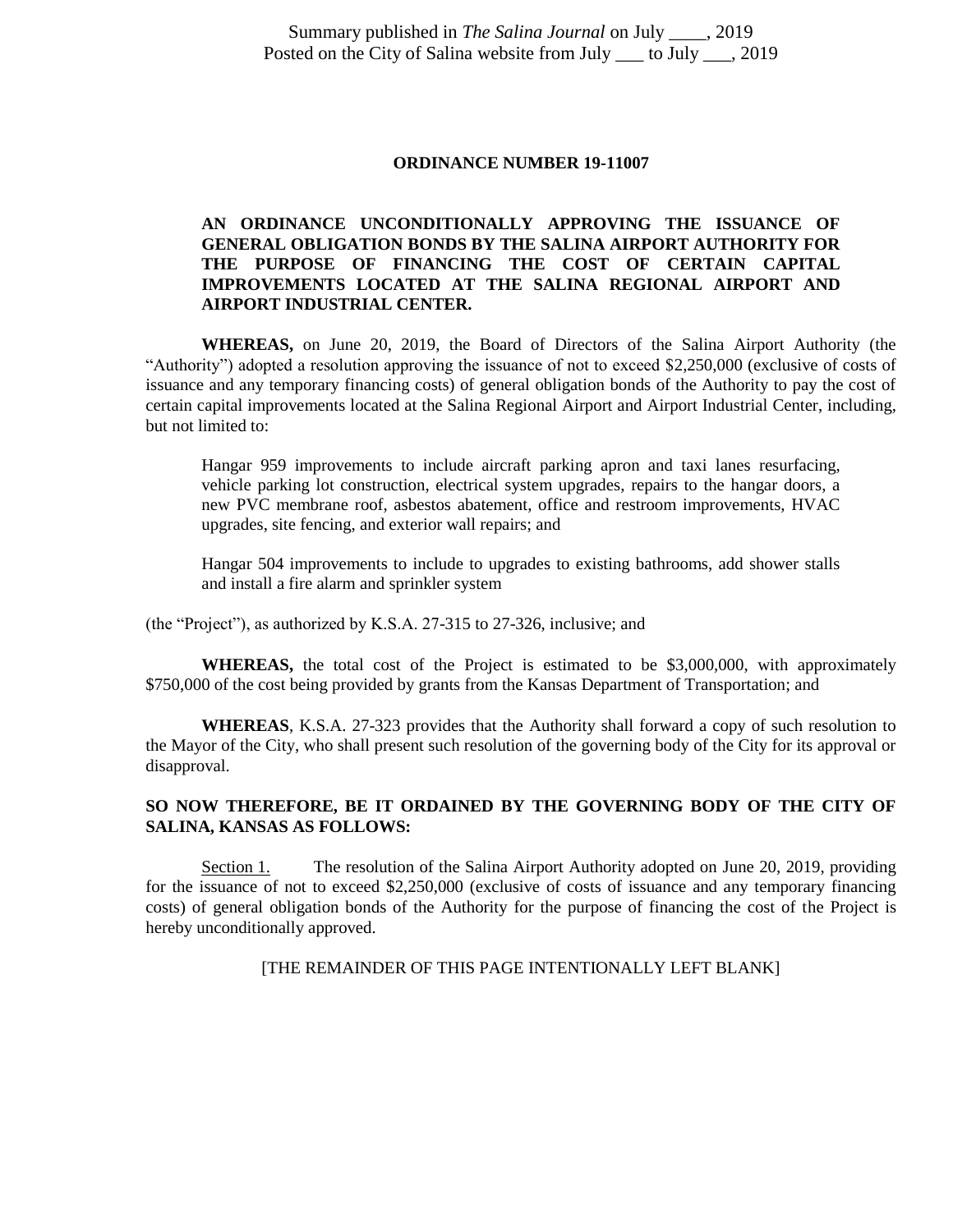Section 2. This Ordinance shall take effect and be in full force from and after its passage by the Governing Body, approval by the Mayor and publication of the Ordinance (or a summary thereof) in the official City newspaper.

> Introduced: July 1, 2019 Passed: July 8, 2019

[Seal] Trent W. Davis, M.D., Mayor

ATTEST:

Shandi Wicks, CMC, City Clerk